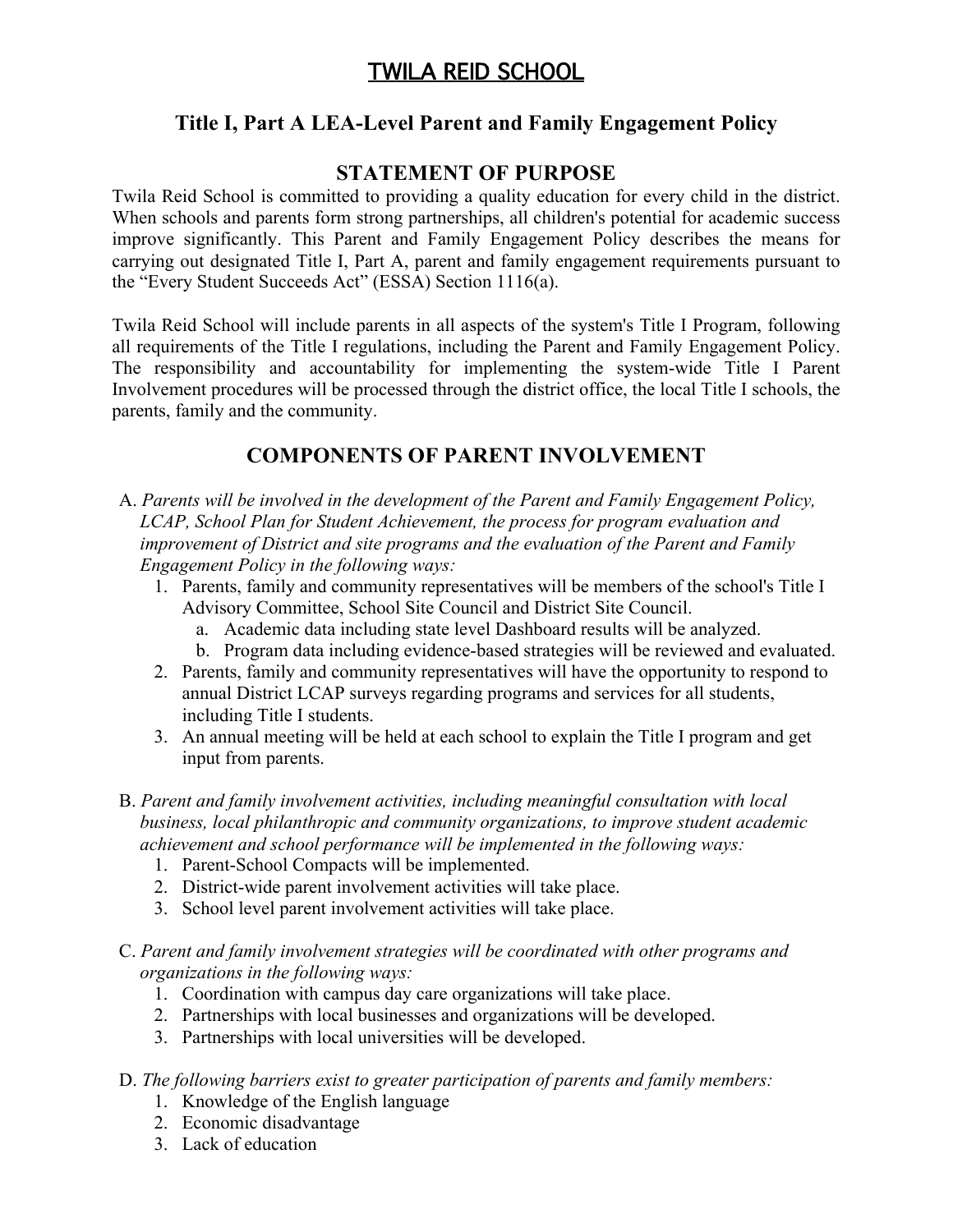- E. *The needs of parents and family members so that they may assist with the learning of their children, including engaging with school personnel and teachers:*
	- 1. Communication in the primary language, if possible.
	- 2. Developing an understanding of the curricular, assessment and social needs of their children.
	- 3. A welcoming, inclusive atmosphere at Twila Reid School.

### F. *Building the schools' and parents' capacity for strong parent involvement will be done in the following ways:*

- 1. District supported, parent and family education workshops will be held.
- 2. District supported, parent and family volunteerism will be encouraged.
- 3. Parents and family will be provided with timely information, in their primary language if possible, to keep them informed and aid in understanding all school and relevant community activities.
	- a. Academic Data will be shared.
	- b. Curricular information will be shared such as literary training and the use of technology.
	- c. Information related to the importance of attendance will be shared.
	- d. Information about how to monitor student progress will be shared.

G. *Staff development will be conducted to educate teachers, instructional support staff, principals and other school leaders and staff:*

- 1. Staff development will include the value and utility of contributions of parents and families as equal partners.
- 2. Staff development will include the implementation and coordination of parent and family programs to build ties between parents and families and the school.
- H. *The LEA will reserve 1 percent of the Title I, Part A, funds to carry out parent and family engagement requirements.*
	- 1. The District will reserve one percent of Title I, Part A, funds calculated annually as part of the Consolidated Application process.
	- 2. The District will allot these funds to provide reasonable support for parent and family engagement activities such as "Reach the Reader" with 90% of these funds distributed to sites.
- I. *An annual evaluation of the content and effectiveness of the parental involvement policy will be implemented by:*
	- 1. The Parent and Family Engagement Policy will be provided in a format and language that is easy for parents and families to understand.
	- 2. Parents will provide input at School Site Council and District Site Council meetings.
	- 3. The findings of the annual evaluation will be used in designing strategies for school improvement.

This policy was adopted by the Twila Reid School on 9-22-21, and will be in effect for the period of one year.

Twila Reid School will distribute this policy to all parents and families of students participating in the Title I, Part A Program on or before: 9-30-21.

*Dr. Rebecca Lynch September 22, 2021* Signature of Authorized Official Date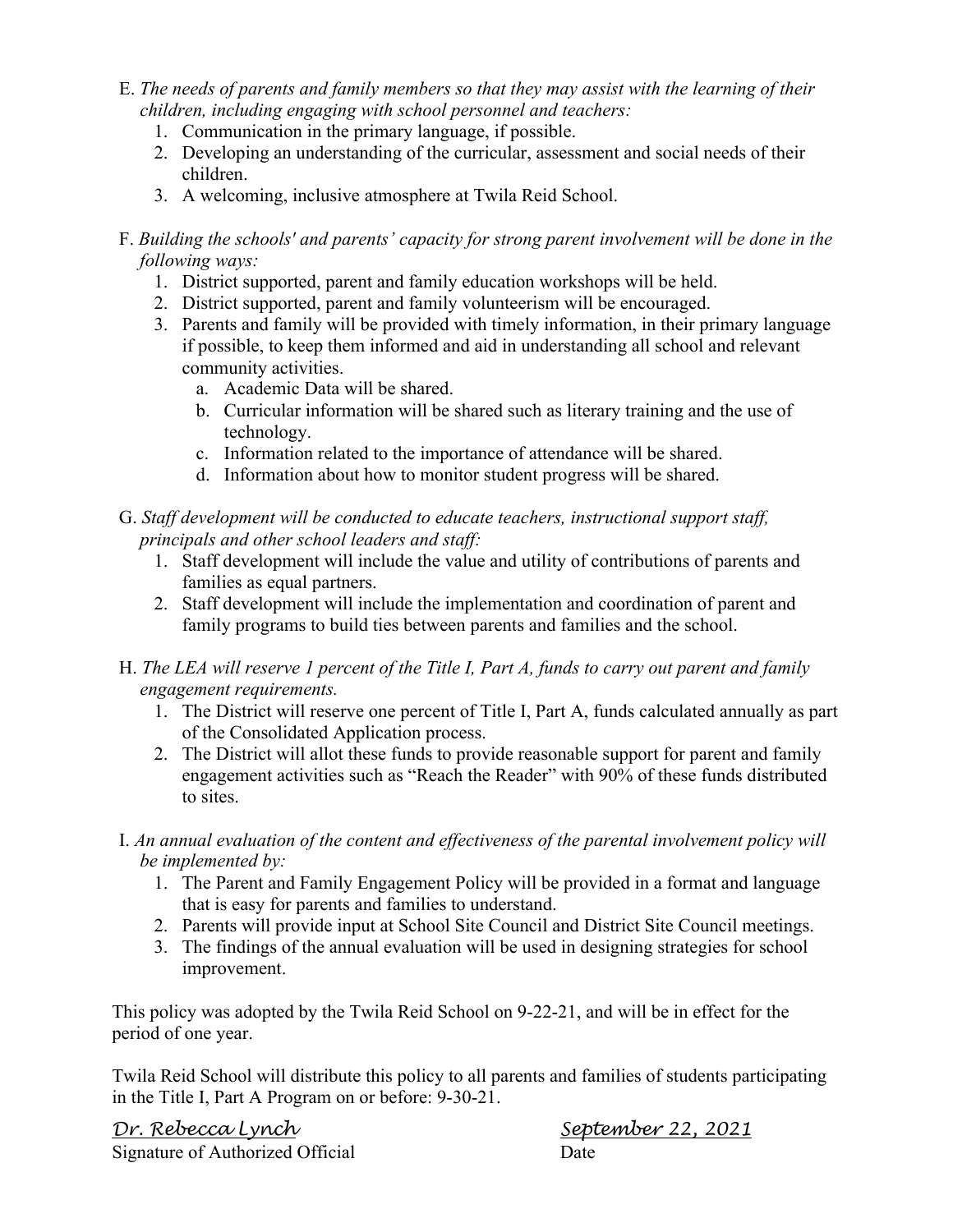# ESCUELA TWILA REID

### **Título I, Parte A Nivel-LEA Póliza de Participación para Padres y Familias**

## **DECLARACIÓN DE PROPÓSITO**

La Escuela Twila Reid se compromete a brindar una educación de calidad a todos los niños del distrito. Cuando las escuelas y los padres forman asociaciones sólidas, el potencial de éxito académico de todos los niños mejora significativamente. Esta Póliza de Participación para los Padres y Familias describe los medios para llevar a cabo los requisitos de participación de los padres y familia designados en el Título I, Parte A, de conforme con la "Ley Cada Estudiante Triunfa" (ESSA) Sección 1116(a).

La Escuela Twila Reid incluirá a los padres en todos los aspectos del sistema de el Programa de Título I, siguiendo todos los requisitos de las regulaciones del Título I, incluyendo la Póliza de Participación de los Padres y Familias. La responsabilidad y compromiso de implementar los procedimientos de Participación de los Padres de Título I en todo el sistema se procesarán a través de la oficina del distrito, las escuelas locales de Título I, los padres, la familia y la comunidad.

## **COMPONENTES DE LA PARTICIPACIÓN DE PADRES**

- A. *Los padres participarán en el desarrollo de la Póliza de Participación de Padres y Familias, LCAP, Plan Escolar para el Desempeño Estudiantil, el proceso de evaluación del programa y la mejoría de los programas del Distrito y del sitio escolar y la evaluación de la Póliza de Participación de Padres y Familias de las siguientes maneras:*
	- 1. Padres, familias y representantes comunitarios serán miembros del Comité Asesor del Título I de la escuela, el Consejo Directivo Escolar y el Consejo Directivo del Distrito.
		- a. Se analizarán los datos académicos, incluidos los resultados del Tablero de Información Escolar a nivel estatal.
		- b. Se revisarán y evaluarán los datos del programa, incluyendo las estrategias basadas en evidencia.
	- 2. Padres, familias, y representantes comunitarios tendrán la oportunidad de responder a las encuestas anuales del LCAP del Distrito sobre los programas y servicios para todos los estudiantes, incluyendo los estudiantes de Título I.
	- 3. Se llevará a cabo una reunión anual en cada escuela para explicar el programa de Título I y recibir las opiniones de los padres.
- B. *Las actividades de participación de los padres y familias, incluyendo la consulta significativa con negocios locales, organizaciones comunitarias y filantrópicas locales, para mejorar el desempeño académico de los estudiantes y el rendimiento escolar se implementarán de las siguientes maneras:*
	- 1. Se implementarán Pactos entre Padres-Escuela.
	- 2. Se llevarán a cabo actividades de participación para padres en todo el distrito.
	- 3. Se llevarán a cabo actividades de participación para padres a nivel escolar.
- C. *Las estrategias de participación de los padres y familias se coordinarán con otros programas y organizaciones de las siguientes maneras:*
	- 1. Se llevará a cabo la coordinación con las organizaciones de cuidado infantil en el plantel.
	- 2. Se desarrollarán asociaciones con negocios y organizaciones locales.
	- 3. Se desarrollarán asociaciones con universidades locales.
- D. *Existen las siguientes barreras para una mayor participación de los padres y miembros de la familia:*
	- 1. Conocimiento del idioma ingles